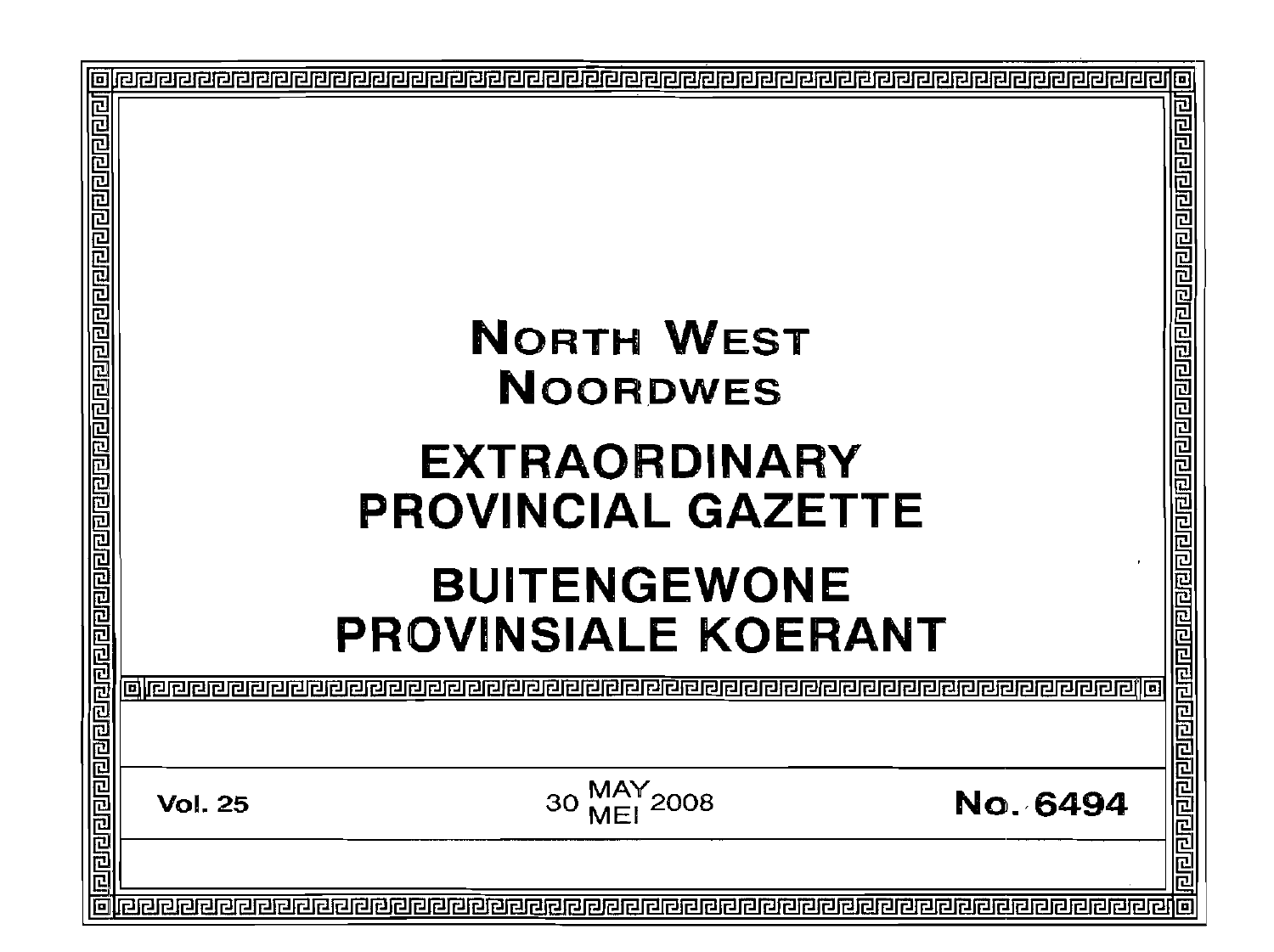No.

## **CONTENTS • INHOUD**

Page Gazette<br>No. No. No. No.

#### **OFFICIAL NOTICE**

13 Division of Revenue Act (2/2008): Allocation, other than an allocation not included in any Schedule of the Act ......... 3 6494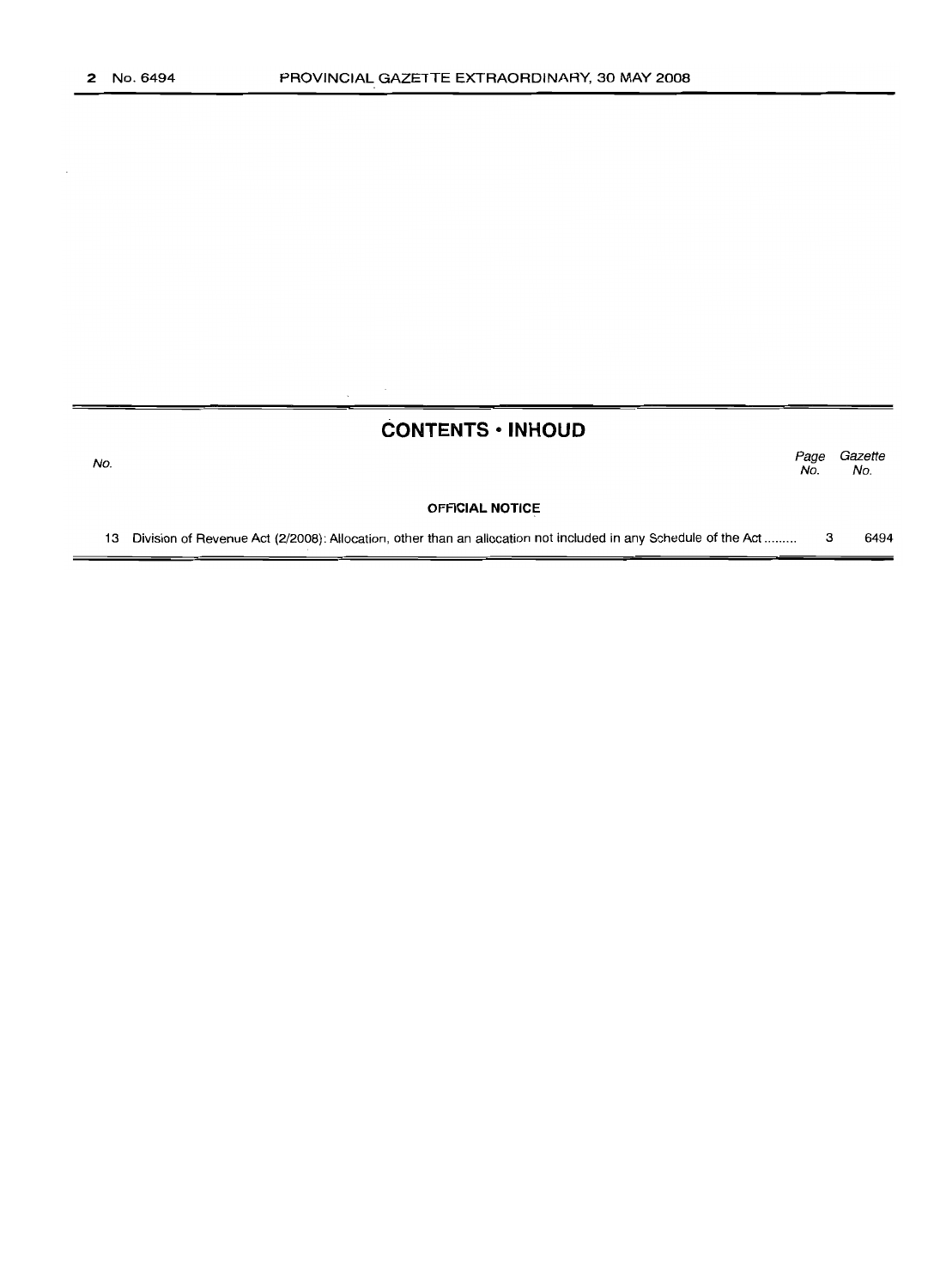# **OFFICIAL NOTICE**

No. 13

**NORTH WEST PROVINCIAL DEPARTMENT OF FINANCE**

ALLOCATION, OTHER THAN AN ALLOCATION NOT INCLUDED IN ANY SCHEDULE OF THE DIVISION OF REVENUE ACT, 2008 (ACT NO.2 OF 2008)

**Notice is hereby given that the Provincial Accounting Officer in the Department of Developmental Local. Government and Housing intend to make allocations as per attached Schedule, in terms of Section 31(2)(b)(i)** of the Division of Revenue Act, 2008 (Act. **No.2 of 2008) ; to the** Municipalities. In **terms of the Act any transfer to municipalities must be published in the provincial gazette before any transfer can be made.**

No.6494 3

30 May 2008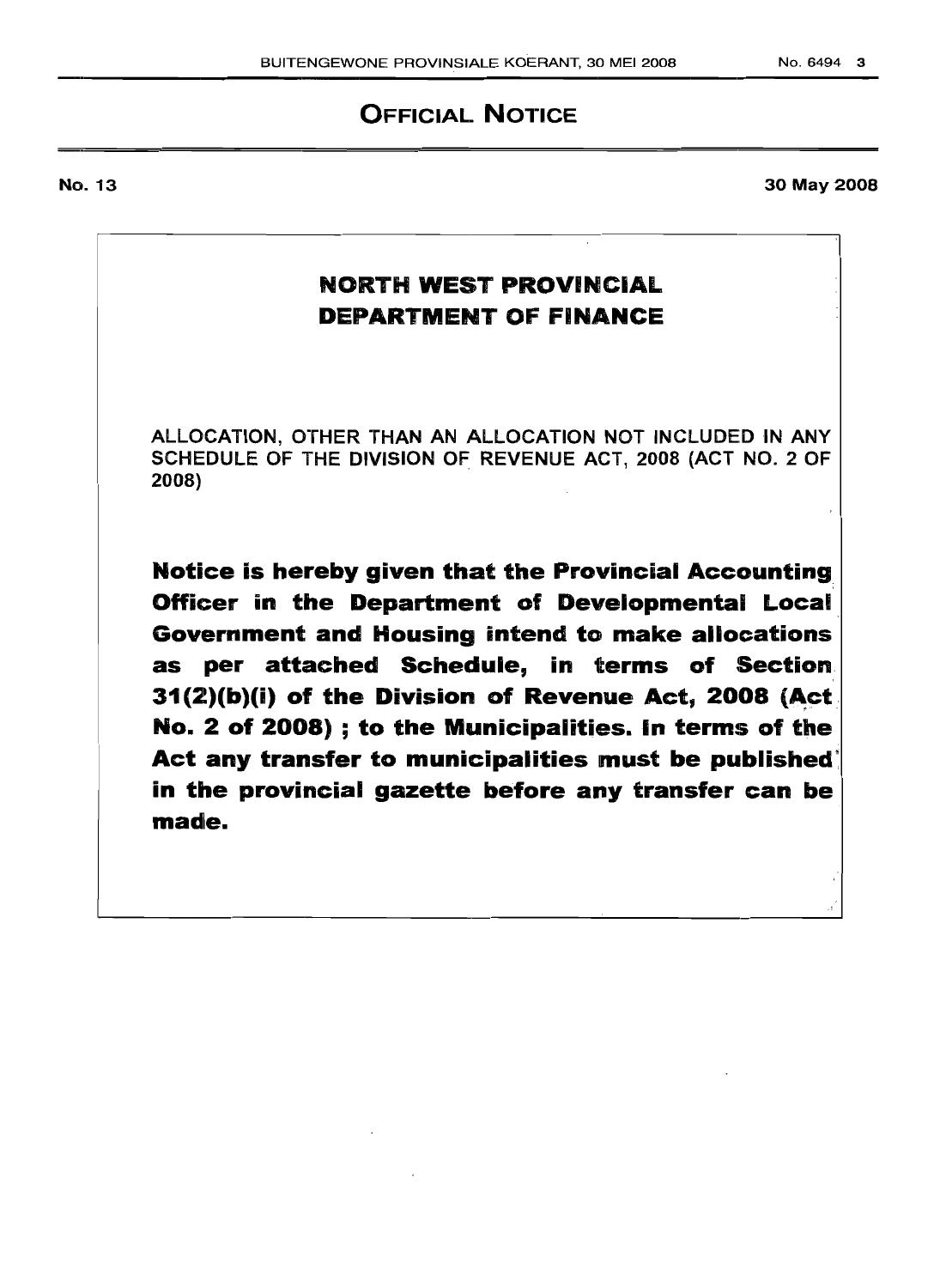### ALLOCATION, OTHER THAN AN ALLOCATION NOT LISTED IN ANY SCHEDULE OF THE DIVISION OF REVENUE ACT NO.2 OF 2008

The following schedule is published in terms of section 31.(2) (i) of the Division of Revenue Act No. 2 of 2008, which stipulates that " The provincial treasury must in respect of allocations to municipalities other than allocations made in terms of Act No.2 of 2008 publish with its annual budget or in the Gazette, not later than 14 April 2008 date determined by the National Treasury.

Furthermore, any transfer of an allocation aimed at developing municipal systems and the capacity of municipalities to perform functions assigned to them, may only be made in terms of a framework determined by the national accounting officer responsible for local government, in consultation with the National Treasury." In terms of operational plan for the delegations to Provincial Treasuries according to MFMA by National Treasury, the revised gazette must be done around January each year to allow municipalities to include that information on their budgets to be tabled to the councils.

Section 31 (5) (a) (iii) Division of revenue Act no. 2 of 2008, Provincial Treasury as part of consolidated report in terms of section 32 of the Public Finance Management Act, in the format determined by the National Treasury, report on actual transfers made by the province to municipalities, and actual expenditure by .municipalities by on such allocations.

The transferring department must disclose on their annual report for any capacity-building allocation and indicate the extent to which the capacity was improved.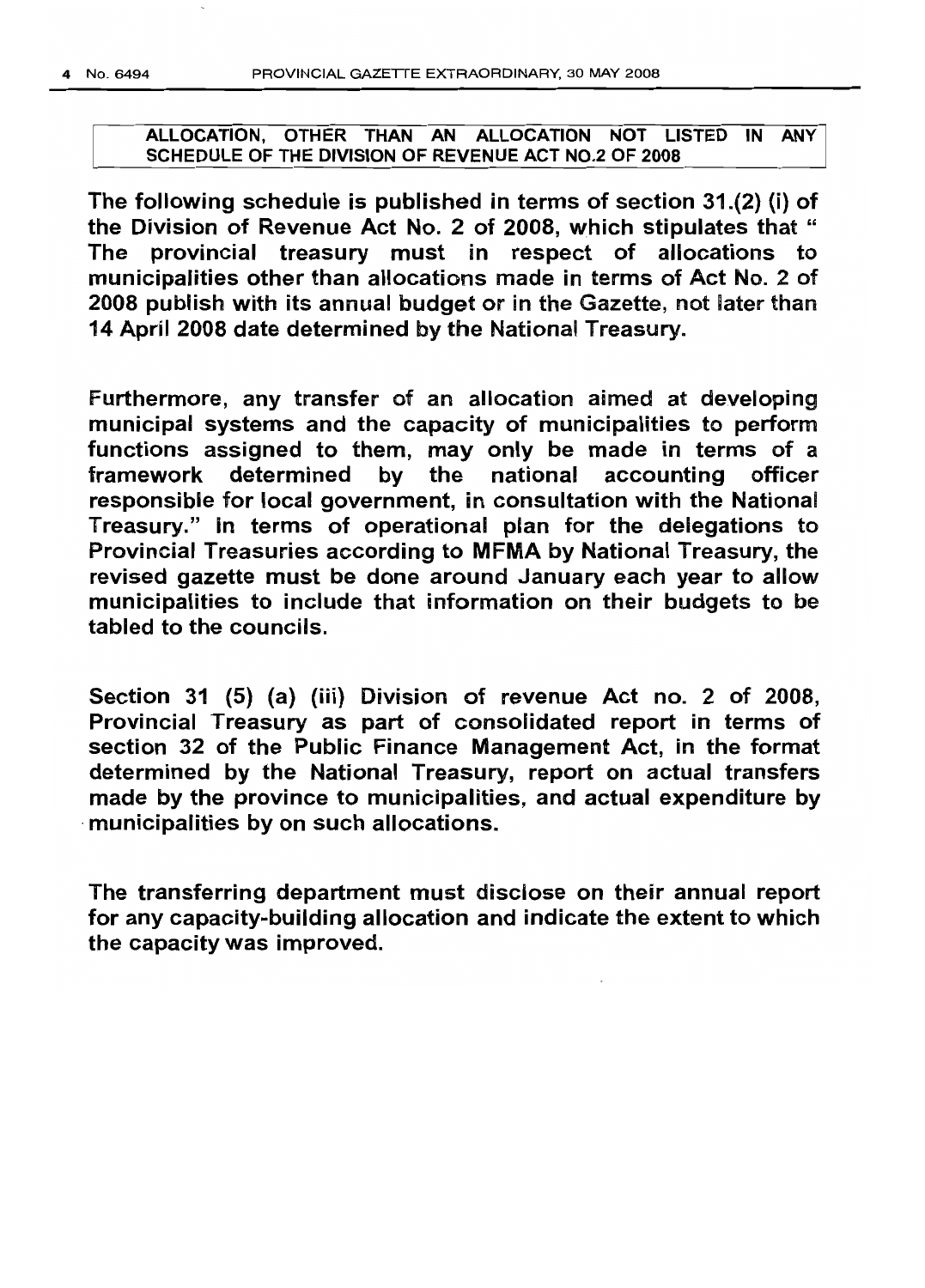## **ALLOCATIONS TO MUNICIPALITIES NOT LISTED IN SCHEDULE OF THE DIVISION OF REVENUE ACT, 2008 (ACT NO.2 OF 2008)**

| <b>Transferring Department</b> | Provincial Department of Developmental Local                                                                                                                                                                                                                                                                           |
|--------------------------------|------------------------------------------------------------------------------------------------------------------------------------------------------------------------------------------------------------------------------------------------------------------------------------------------------------------------|
|                                | <b>Government and Housing (vote 9)</b>                                                                                                                                                                                                                                                                                 |
| <b>Name of allocation</b>      | Water & Sanitation Programme in Bophirima District                                                                                                                                                                                                                                                                     |
|                                | <b>Municipality</b>                                                                                                                                                                                                                                                                                                    |
| <b>Purpose of Allocation</b>   | To support provision of Basic Water & Sanitation to meet<br>national targets of Dec 2008 and Dec 2010 respectively.                                                                                                                                                                                                    |
|                                | (Across all 6 Local Municipalities)                                                                                                                                                                                                                                                                                    |
| <b>Measurable Outputs</b>      | Identification of a water source and Construction' of<br>water networks & storage in all indentified villages.<br>Construction of a bulk water & sewer outfall to<br>Low Cost Housing development:<br>1. Rural Water Supply Pro - 4418<br>2. Rural Sanitation Pro - 1112<br>1.                                         |
|                                | 3. Huhudi Bulk Sewer - Over 4500<br>4. Huhudi Bulk Water - Over 4500                                                                                                                                                                                                                                                   |
| <b>Conditions</b>              | The municipality should demonstrate compliance<br>with the DORA.<br>The municipality should report on a monthly basis                                                                                                                                                                                                  |
|                                | to the department on the progress made in terms<br>of deliverables and expenditure.                                                                                                                                                                                                                                    |
| <b>Allocation criteria</b>     | The funds will be allocated directly to the District<br>۰<br>Municipality.                                                                                                                                                                                                                                             |
| <b>Reasons for not</b>         | The Equitable Share is mainly used to fund Free Basic                                                                                                                                                                                                                                                                  |
| incorporating these funds      | Services in order to subsidize the indigents in the                                                                                                                                                                                                                                                                    |
| within the Equitable Share     | municipalities.                                                                                                                                                                                                                                                                                                        |
| <b>Monitoring Mechanisms</b>   | The Project Manager will conduct weekly site<br>inspections and submit progress reports to the<br>Department of Local Government and Housing<br>management monthly.<br>A Project Team at municipal level will on a weekly<br>basis monitor progress and assess the impact of<br>the project by conducting site visits. |
| <b>Past Performance</b>        | The municipality has received funds from the                                                                                                                                                                                                                                                                           |
|                                | Department, which have been used timeously and for the<br>intended purpose.                                                                                                                                                                                                                                            |
| <b>Projected Life</b>          | Ten months from date of transfer                                                                                                                                                                                                                                                                                       |
| <b>Payment Schedule</b>        | A once off payment will be made to the municipality in the<br>current financial year.                                                                                                                                                                                                                                  |
| <b>Capacity and</b>            | The DBSA has deployed a Technical Project Manager to                                                                                                                                                                                                                                                                   |
| preparedness of the            | the Department to monitor the project jointly with the                                                                                                                                                                                                                                                                 |
| <b>Transferring Department</b> | Infrastructure Directorate unit.                                                                                                                                                                                                                                                                                       |

| <b>INSTITUTION</b>                     | 2008/9       | 2009/10 | 2010/11 |
|----------------------------------------|--------------|---------|---------|
|                                        | <b>R'000</b> | R'000   | R'000   |
| <b>Bophirima District Municipality</b> | 15 000       | 15 000  | Nil     |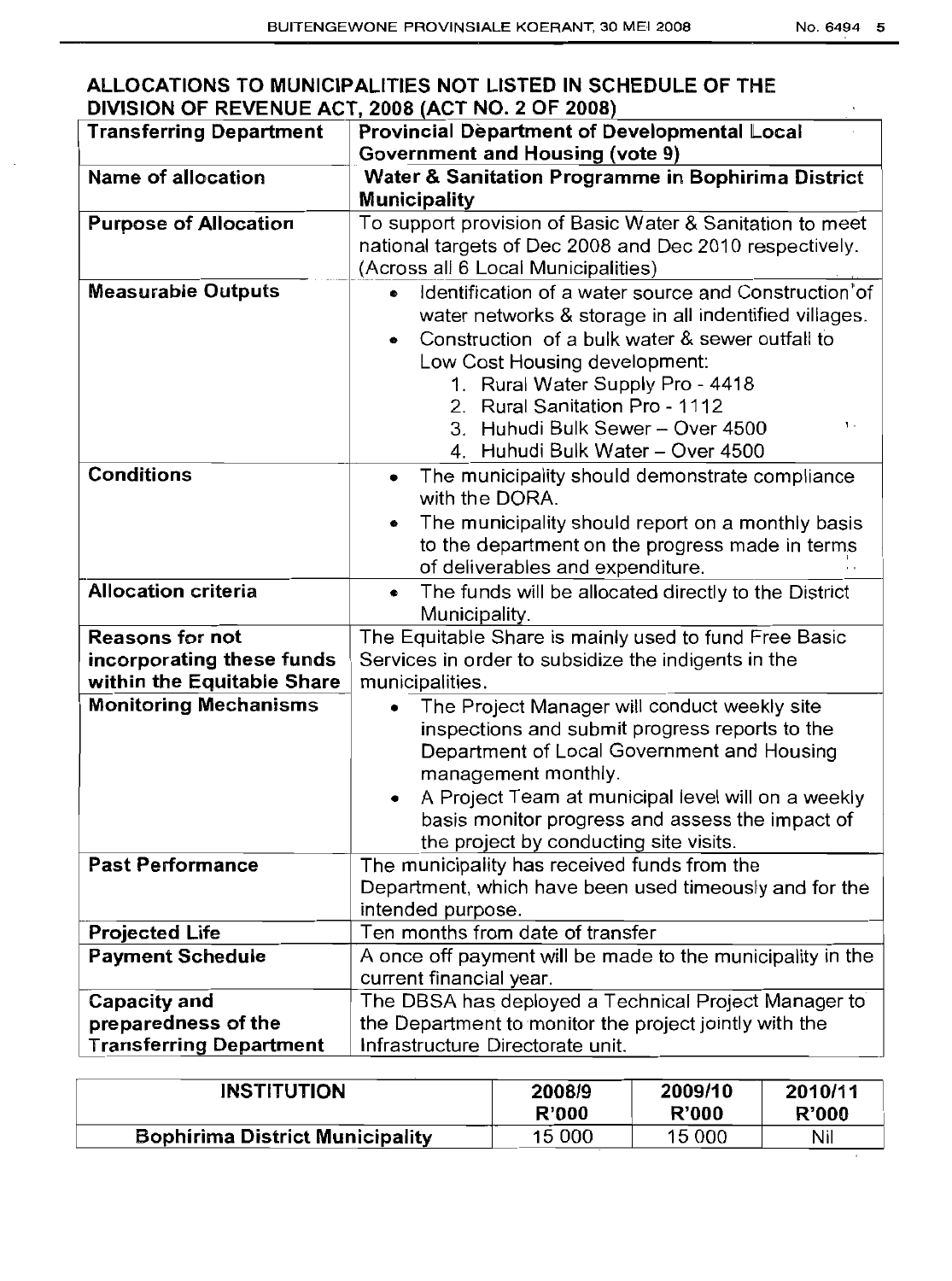| ALLOCATIONS TO MUNICIPALITIES NOT LISTED IN SCHEDULE OF THE |  |
|-------------------------------------------------------------|--|
| DIVISION OF REVENUE ACT, 2008 (ACT NO. 2 OF 2008)           |  |

| <b>Name of the Transferring</b>           | <b>Provincial Department of Developmental Local</b>                                        |                                                  |              |              |
|-------------------------------------------|--------------------------------------------------------------------------------------------|--------------------------------------------------|--------------|--------------|
| <b>Department</b>                         | <b>Government and Housing</b>                                                              |                                                  |              |              |
| <b>Name of allocation</b>                 | Water & Sanitation Programme in Ngaka Modiri                                               |                                                  |              |              |
|                                           | <b>Moleme District Municipality</b>                                                        |                                                  |              |              |
| <b>Purpose of Allocation</b>              | To support provision of Basic Water & Sanitation to meet                                   |                                                  |              |              |
|                                           | national targets of Dec 2008 and Dec 2010 respectively.                                    |                                                  |              |              |
|                                           | (Across all 6 Local Municipalities)                                                        |                                                  |              |              |
| <b>Measurable Outputs</b>                 |                                                                                            | Identification of water sources and Construction |              |              |
|                                           |                                                                                            | of water networks & storage in all indentified   |              |              |
|                                           | villages:                                                                                  |                                                  |              |              |
|                                           |                                                                                            | 1. Ntsoeletsoku Water Supply - 996               |              |              |
|                                           |                                                                                            | 2. Makgori Water Supply                          | - 485        |              |
|                                           |                                                                                            | 3. Matloding Water Supply                        | $-616$       |              |
| <b>Conditions</b>                         | $\bullet$<br>to the DORA                                                                   | The municipalities should demonstrate compliance |              |              |
|                                           |                                                                                            | The municipalities should report on a monthly    |              |              |
|                                           |                                                                                            | basis to the department the progress in terms of |              |              |
|                                           |                                                                                            | deliverables and expenditure                     |              |              |
|                                           |                                                                                            |                                                  |              |              |
| <b>Allocation criteria</b>                | $\bullet$                                                                                  | The funds will be allocated directly to the      |              |              |
|                                           | municipalities.                                                                            |                                                  |              |              |
| <b>Reasons for not</b>                    | The Equitable Share is mainly used to fund Free Basic                                      |                                                  |              |              |
| incorporating this funds                  | Services in order to subsidize the indigents in the                                        |                                                  |              |              |
| within the Equitable Share                | municipalities.                                                                            |                                                  |              |              |
| <b>Monitoring Mechanisms</b>              | $\bullet$                                                                                  | The appointed Project Manager will conduct       |              |              |
|                                           |                                                                                            | weekly site inspections and submit progress      |              |              |
|                                           |                                                                                            | reports to the Department of Local Government    |              |              |
|                                           |                                                                                            | and Housing management monthly.                  |              |              |
|                                           | $\bullet$                                                                                  | A Project Team will on a weekly basis monitor    |              |              |
|                                           |                                                                                            | progress and assess the impact of the project by |              |              |
|                                           | conducting site visits.                                                                    |                                                  |              |              |
| <b>Past Performance</b>                   | The municipalities have received funds from the                                            |                                                  |              |              |
|                                           | Department, which have been used for the intended                                          |                                                  |              |              |
|                                           | purpose.                                                                                   |                                                  |              |              |
| <b>Projected Life</b>                     | Ten months from the date of transfer.                                                      |                                                  |              |              |
| <b>Payment Schedule</b>                   | A once off payment to the municipality will be made in the                                 |                                                  |              |              |
|                                           | current financial year                                                                     |                                                  |              |              |
| Capacity and<br>preparedness of the       | The DBSA has deployed a Technical Project Manager to                                       |                                                  |              |              |
| <b>Transferring Department</b>            | the department to monitor the project jointly with the<br>Infrastructure Directorate unit. |                                                  |              |              |
|                                           |                                                                                            |                                                  |              |              |
|                                           |                                                                                            |                                                  |              |              |
| <b>INSTITUTION</b>                        |                                                                                            | 2008/9                                           | 2009/10      | 2010/11      |
|                                           |                                                                                            | <b>R'000</b>                                     | <b>R'000</b> | <b>R'000</b> |
| Ngaka Modiri Moleme District Municipality |                                                                                            | 5 0 0 0                                          | 5 0 0 0      | Nil          |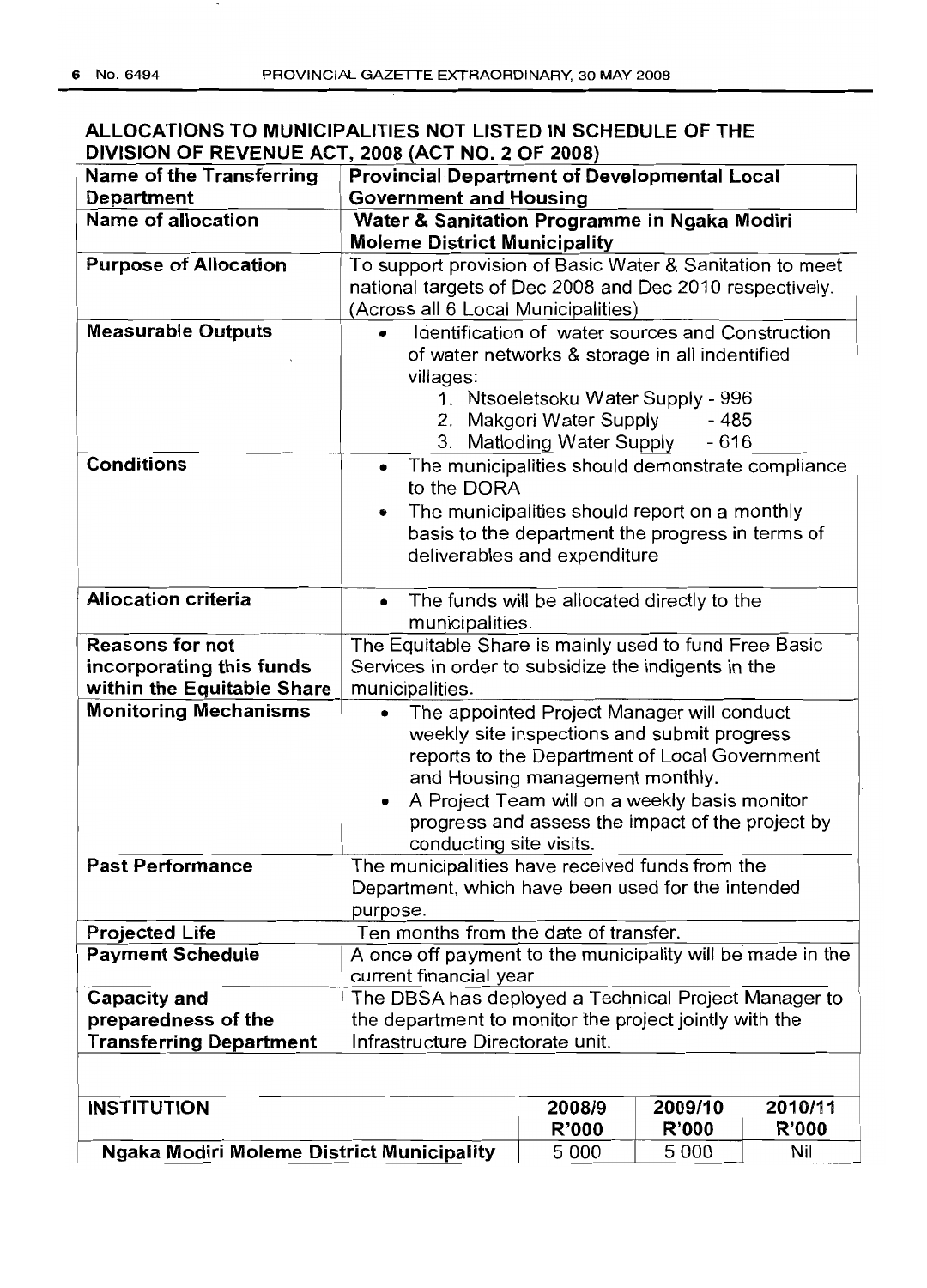| Name of the Transferring       | <b>Provincial Department of Developmental Local</b>                                                                                                                                                                                                                                                          |
|--------------------------------|--------------------------------------------------------------------------------------------------------------------------------------------------------------------------------------------------------------------------------------------------------------------------------------------------------------|
| Department                     | <b>Government and Housing</b>                                                                                                                                                                                                                                                                                |
| <b>Name of allocation</b>      | Water & Sanitation Programme in Maquassi Hills                                                                                                                                                                                                                                                               |
|                                | <b>Local Municipality.</b>                                                                                                                                                                                                                                                                                   |
| <b>Purpose of Allocation</b>   | To support provision of Basic Water & Sanitation to meet<br>national targets of Dec 2008 and Dec 2010 respectively.                                                                                                                                                                                          |
| <b>Measurable Outputs</b>      | Construction of Bulk Water Pipeline to augment<br>water supply to entire Wolmaranstad:<br>1. Maguassi Hills Bulk Water Supply - 14 624                                                                                                                                                                       |
| <b>Conditions</b>              | The municipality should demonstrate compliance<br>$\bullet$<br>with the DORA                                                                                                                                                                                                                                 |
|                                | The municipality should report on a monthly basis<br>to the department the progress in terms of<br>deliverables and expenditure                                                                                                                                                                              |
| <b>Allocation criteria</b>     | The funds will be allocated directly to the<br>municipality                                                                                                                                                                                                                                                  |
| <b>Reasons for not</b>         | The Equitable Share is mainly used to fund Free Basic                                                                                                                                                                                                                                                        |
| incorporating this funds       | Services in order to subsidize the indigents in the                                                                                                                                                                                                                                                          |
| within the Equitable Share     | municipalities.                                                                                                                                                                                                                                                                                              |
| <b>Monitoring Mechanisms</b>   | The appointed Project manager will conduct<br>weekly site inspections and submit progress<br>reports to the Department of Local Government<br>and Housing management monthly.<br>A Project Team will on a weekly basis monitor<br>progress and assess the impact of the project by<br>conducting site visits |
| <b>Past Performance</b>        | The municipality has received funds from the Department<br>which have been used timeously and for the intended<br>purpose.                                                                                                                                                                                   |
| <b>Projected Life</b>          | Ten months from date of transfer                                                                                                                                                                                                                                                                             |
| <b>Payment Schedule</b>        | A once off payment to the municipality in the current<br>financial year                                                                                                                                                                                                                                      |
| Capacity and                   | The DBSA has deployed a Technical Project Manager to                                                                                                                                                                                                                                                         |
| preparedness of the            | the department to monitor the project jointly with the                                                                                                                                                                                                                                                       |
| <b>Transferring Department</b> | Infrastructure Directorate unit.                                                                                                                                                                                                                                                                             |

| <b>INSTITUTION</b>                       | 2008/9       | 2009/10      | 2010/11 |
|------------------------------------------|--------------|--------------|---------|
|                                          | <b>R'000</b> | <b>R'000</b> | R'000   |
| <b>Maquassi Hills Local Municipality</b> | 5 000        | 5 0 0 0      | Nil     |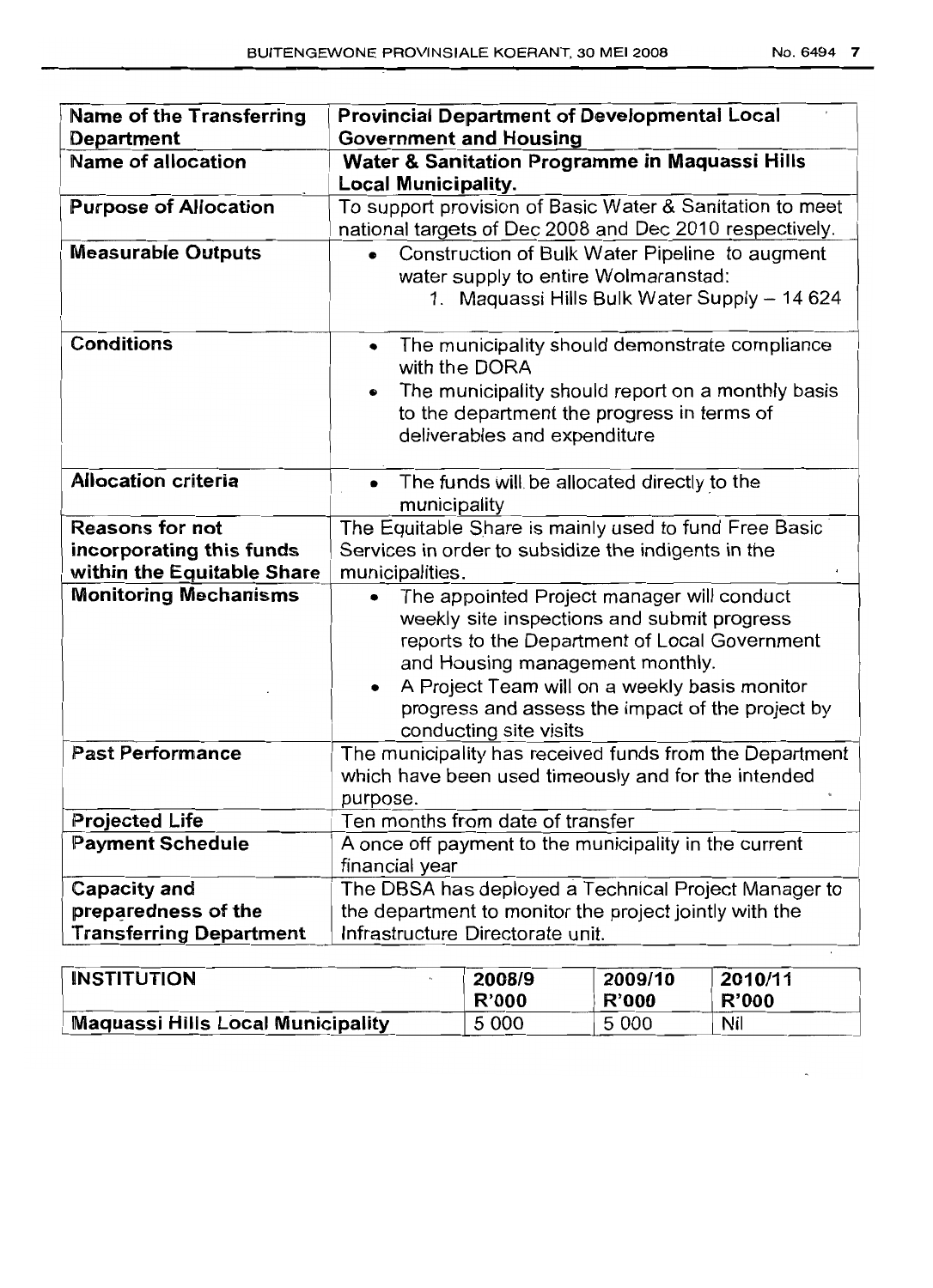| <b>Name of the Transferring</b> | <b>Provincial Department of Developmental Local</b>                          |
|---------------------------------|------------------------------------------------------------------------------|
| <b>Department</b>               | <b>Government and Housing</b>                                                |
| <b>Name of allocation</b>       | Water & Sanitation Programme in Moretele Hills                               |
|                                 | <b>Local Municipality.</b>                                                   |
| <b>Purpose of Allocation</b>    | To support provision of Basic Water & Sanitation to meet                     |
|                                 | national targets of Dec 2008 and Dec 2010 respectively.                      |
| <b>Measurable Outputs</b>       | Construction of water network and yard                                       |
|                                 | connections in prioritized villages:                                         |
|                                 | 1. Lebotlwane Yard Connections - 2500                                        |
|                                 | 2. Caroussel View<br>$-495$                                                  |
|                                 | 3. Mathibestad Reticulation<br>$-1315$                                       |
| <b>Conditions</b>               | The municipality should demonstrate compliance<br>$\bullet$<br>with the DORA |
|                                 | The municipality should report on a monthly basis                            |
|                                 | to the department the progress in terms of                                   |
|                                 | deliverables and expenditure                                                 |
|                                 |                                                                              |
| <b>Allocation criteria</b>      | The funds will be allocated directly to the<br>$\bullet$<br>municipality     |
| <b>Reasons for not</b>          | The Equitable Share is mainly used to fund Free Basic                        |
| incorporating this funds        | Services in order to subsidize the indigents in the                          |
| within the Equitable Share      | municipalities.                                                              |
| <b>Monitoring Mechanisms</b>    | The appointed Project manager will conduct                                   |
|                                 | weekly site inspections and submit progress                                  |
|                                 | reports to the Department of Local Government                                |
|                                 | and Housing management monthly.                                              |
|                                 | A Project Team will on a weekly basis monitor                                |
|                                 | progress and assess the impact of the project by                             |
|                                 | conducting site visits                                                       |
| <b>Past Performance</b>         | The municipality has received funds from the Department                      |
|                                 | which have been used timeously and for the intended                          |
|                                 | purpose.                                                                     |
| <b>Projected Life</b>           | Ten months from date of transfer                                             |
| <b>Payment Schedule</b>         | A once off payment to the municipality in the current                        |
| <b>Capacity and</b>             | financial year<br>The DBSA has deployed a Technical Project Manager to       |
| preparedness of the             | the department to monitor the project jointly with the                       |
| <b>Transferring Department</b>  | Infrastructure Directorate unit.                                             |

| <b>INSTITUTION</b>          | 2008/9       | 2009/10 | 2010/11      |
|-----------------------------|--------------|---------|--------------|
|                             | <b>R'000</b> | R'000   | <b>R'000</b> |
| Moretele Local Municipality | 5 0 0 0      | 5 0 0 0 | Nil          |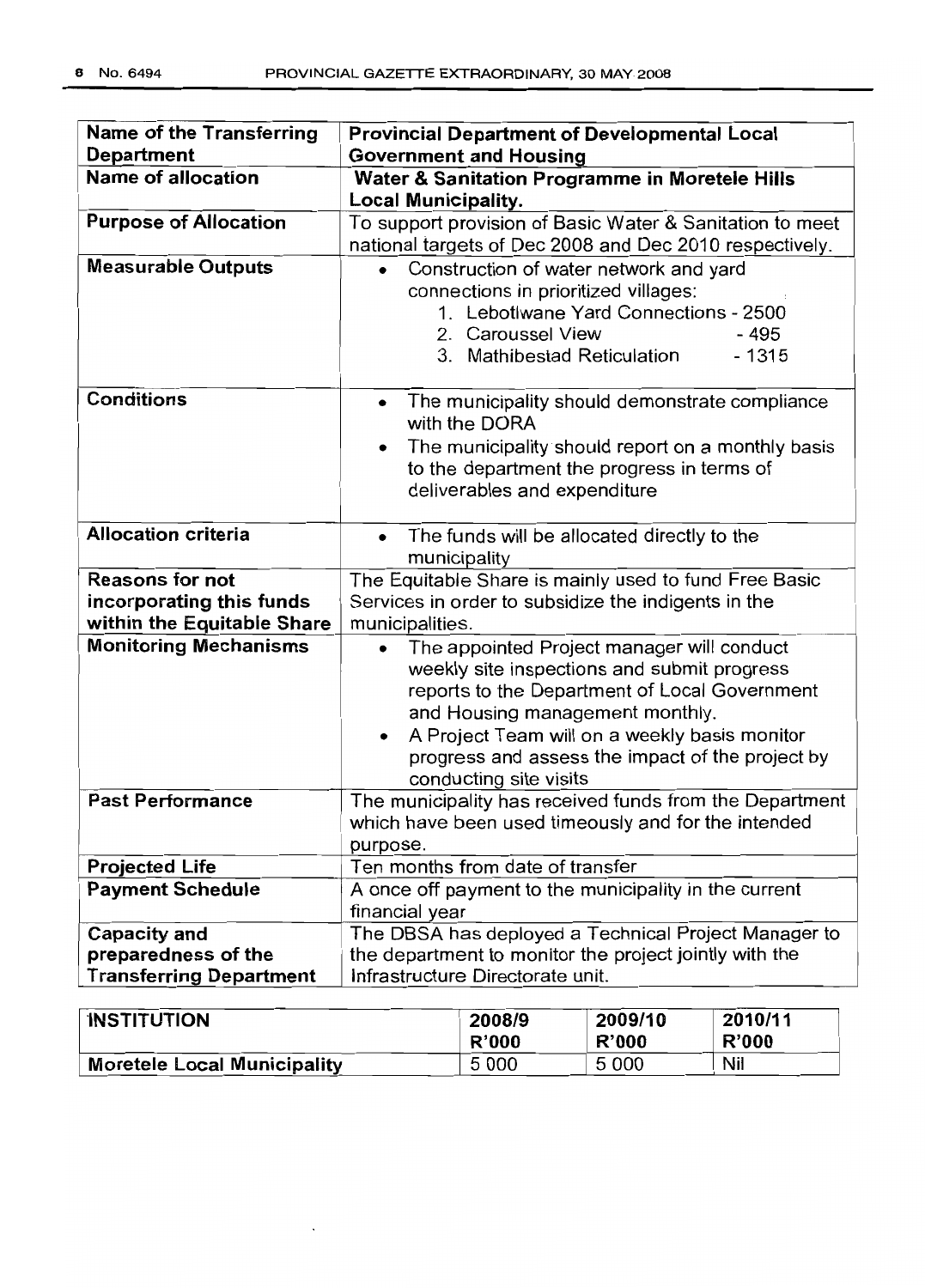$\mathcal{Q}^{(0)}$ 

| <b>Name of the Transferring</b><br>Department | <b>Provincial Department of Developmental Local</b><br><b>Government and Housing</b>                                                                                                                                                                                                                              |
|-----------------------------------------------|-------------------------------------------------------------------------------------------------------------------------------------------------------------------------------------------------------------------------------------------------------------------------------------------------------------------|
| <b>Name of allocation</b>                     | Water & Sanitation Programme in Madibeng Local<br>Municipality.                                                                                                                                                                                                                                                   |
| <b>Purpose of Allocation</b>                  | To support provision of Basic Water & Sanitation to meet<br>national targets of Dec 2008 and Dec 2010 respectively.                                                                                                                                                                                               |
| <b>Measurable Outputs</b>                     | Construction of Bulk Water & Sewer infrastructure<br>to cater for growing demand:<br>1. Hartebeestpoort Reservoir - 8000<br>2. Xanadu Pipeline<br>$-8000$<br>3. Britz Sewer Plant<br>$-15000$                                                                                                                     |
| <b>Conditions</b>                             | The municipality should demonstrate compliance<br>۰<br>with the DORA                                                                                                                                                                                                                                              |
|                                               | The municipality should report on a monthly basis<br>to the department the progress in terms of<br>deliverables and expenditure                                                                                                                                                                                   |
| <b>Allocation criteria</b>                    | The funds will be allocated directly to the<br>municipality                                                                                                                                                                                                                                                       |
| <b>Reasons for not</b>                        | The Equitable Share is mainly used to fund Free Basic                                                                                                                                                                                                                                                             |
| incorporating this funds                      | Services in order to subsidize the indigents in the                                                                                                                                                                                                                                                               |
| within the Equitable Share                    | municipalities.                                                                                                                                                                                                                                                                                                   |
| <b>Monitoring Mechanisms</b>                  | The appointed Project manager will conduct<br>weekly site inspections and submit progress<br>reports to the Department of Local Government<br>and Housing management monthly.<br>A Project Team will on a weekly basis monitor<br>٠<br>progress and assess the impact of the project by<br>conducting site visits |
| <b>Past Performance</b>                       | The municipality has received funds from the Department<br>which have been used timeously and for the intended<br>purpose.                                                                                                                                                                                        |
| <b>Projected Life</b>                         | Ten months from date of transfer                                                                                                                                                                                                                                                                                  |
| <b>Payment Schedule</b>                       | A once off payment to the municipality in the current<br>financial year                                                                                                                                                                                                                                           |
| <b>Capacity and</b>                           | The DBSA has deployed a Technical Project Manager to                                                                                                                                                                                                                                                              |
| preparedness of the                           | the department to monitor the project jointly with the                                                                                                                                                                                                                                                            |
| <b>Transferring Department</b>                | Infrastructure Directorate unit.                                                                                                                                                                                                                                                                                  |

| <b>INSTITUTION</b>            | 2008/9  | 2009/10 | 2010/11    |
|-------------------------------|---------|---------|------------|
|                               | R'000   | R'000   | R'000      |
| Madibeng Local Municipality . | 5 0 0 0 | 5 0 0 0 | <b>Nil</b> |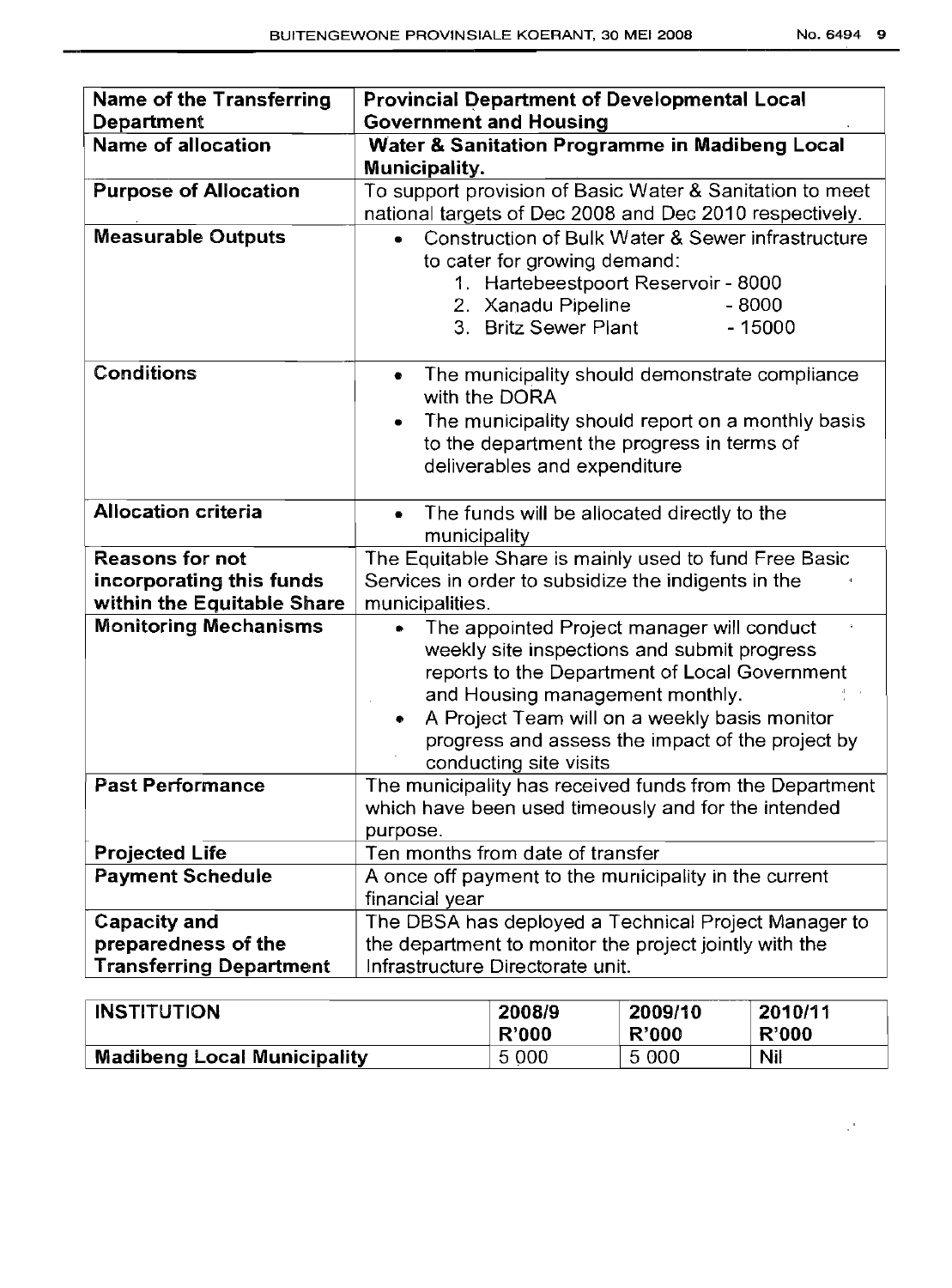$\bar{z}$ 

| <b>Name of the Transferring</b><br><b>Department</b>                             | <b>Provincial Department of Developmental Local</b><br><b>Government and Housing</b>                                                                                                                                                                                                                                                     |
|----------------------------------------------------------------------------------|------------------------------------------------------------------------------------------------------------------------------------------------------------------------------------------------------------------------------------------------------------------------------------------------------------------------------------------|
| Name of allocation                                                               | Water & Sanitation Programme in Moses Kotane<br><b>Local Municipality.</b>                                                                                                                                                                                                                                                               |
| <b>Purpose of Allocation</b>                                                     | To support provision of Basic Water & Sanitation to meet<br>national targets of Dec 2008 and Dec 2010 respectively.                                                                                                                                                                                                                      |
| <b>Measurable Outputs</b>                                                        | Construction of water network and yard<br>$\bullet$<br>connections in prioritized villages:<br>1. Pella Bulk Water Supply<br>$-2844$<br>$-1607$<br>2. Tlokweng Bulk Water<br>3. Mahobeiskraal Bulk Water<br>$-192$<br>4. Ramoshibitswana Bulk<br>- 57<br>5. Kameelboom Bulk Water & Retic - 88<br>6. Khayakhulu Bulk Water & Retic - 275 |
| <b>Conditions</b>                                                                | The municipality should demonstrate compliance<br>$\bullet$<br>with the DORA<br>The municipality should report on a monthly basis<br>to the department the progress in terms of<br>deliverables and expenditure                                                                                                                          |
| <b>Allocation criteria</b>                                                       | The funds will be allocated directly to the<br>$\bullet$<br>municipality                                                                                                                                                                                                                                                                 |
| <b>Reasons for not</b><br>incorporating this funds<br>within the Equitable Share | The Equitable Share is mainly used to fund Free Basic<br>Services in order to subsidize the indigents in the<br>municipalities.                                                                                                                                                                                                          |
| <b>Monitoring Mechanisms</b>                                                     | The appointed Project manager will conduct<br>weekly site inspections and submit progress<br>reports to the Department of Local Government<br>and Housing management monthly.<br>A Project Team will on a weekly basis monitor<br>progress and assess the impact of the project by<br>conducting site visits                             |
| <b>Past Performance</b>                                                          | The municipality has received funds from the Department<br>which have been used timeously and for the intended<br>purpose.                                                                                                                                                                                                               |
| <b>Projected Life</b>                                                            | Ten months from date of transfer                                                                                                                                                                                                                                                                                                         |
| <b>Payment Schedule</b>                                                          | A once off payment to the municipality in the current<br>financial year                                                                                                                                                                                                                                                                  |
| <b>Capacity and</b><br>preparedness of the<br><b>Transferring Department</b>     | The DBSA has deployed a Technical Project Manager to<br>the department to monitor the project jointly with the<br>Infrastructure Directorate unit.                                                                                                                                                                                       |

| <b>INSTITUTION</b>                     | 2008/9 | 2009/10 | 2010/11      |
|----------------------------------------|--------|---------|--------------|
|                                        | R'000  | R'000   | <b>R'000</b> |
| <b>Moses Kotane Local Municipality</b> | 7 500  | 7 500   | Nil          |